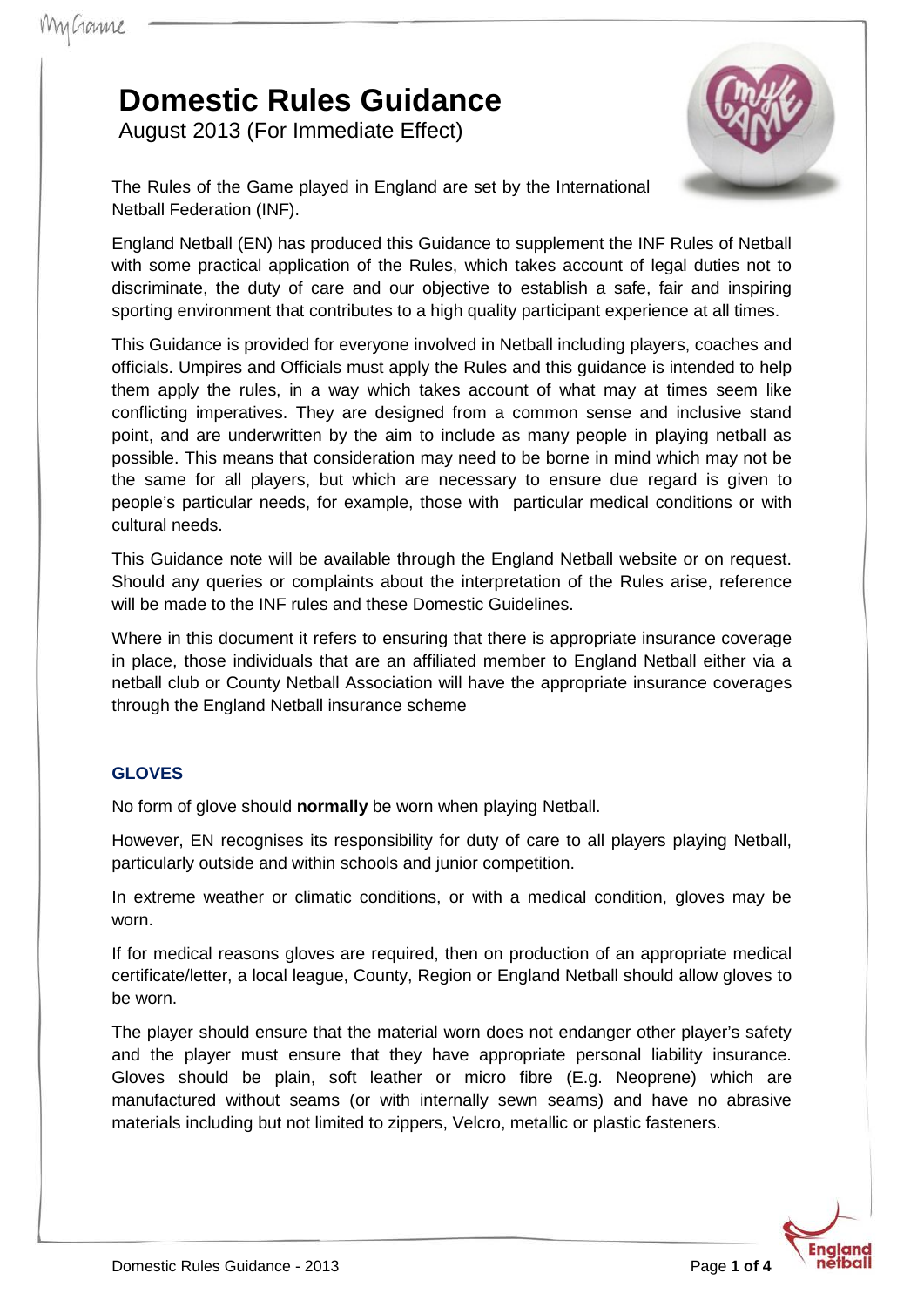Umpires are reminded that they still need to be satisfied that any gloves worn do not present an obvious hazard to other players including Rule 1.4.5 which states "Fingernails shall be short and smooth."

#### **HEAD COVERINGS**

The priority must be to encourage increased participation in Netball while being sensitive to climate, religious practices, cultural differences and health and wellbeing issues and with due regard to the safety of all participants.

A player may wear a hat / head covering and together with the coach/teacher/parent etc. they should ensure that the material used for the head covering is soft and without embellishments, which might constitute a danger to any other player on the court, and with potential flowing / flapping edges held securely around the neck or tucked into shirt collar. It should be as neat and secure as possible.

Headbands that meet the requirements as above should be allowed.

**Peaked 'baseball or tennis type' caps do not meet the requirements as above and must not be allowed.**

### **JEWELLERY & ADORNMENTS**

As per the INF Rules 1.4.3 and 1.4.4,

- 1.4.3 No item of jewellery, except a wedding ring and/or medical alert bracelet, shall be worn. If either or both are worn, each shall be taped.
- 1.4.4 No adornment that may endanger player safety shall be worn.

Officials should conduct their pre-match check as per INF Rule 3.1.2.

It is the individuals responsibility to ensure that they comply with the INF Rules as above and in doing so ensure that their jewellery / adornment is suitably covered with padding/taping as necessary to prevent injury to others.

It is recommended that hair should be appropriately tied back whilst participating in Netball and any hair accessory that is used should not pose any risk to any individual.

For clarification: Studs and body piercings, watches, bangles, bracelets and any other adornment are not allowed (except as provided for under INF rule 1.4.3 and 1.4.4 above)

#### **MEDICAL AIDS**

Players wearing medical aids to protect injury or surgery and who are prepared to take the risk of playing, may take the court provided the medical aid is covered adequately thus presenting no obvious hazard to other players. Such players are advised to ensure that they have appropriate personal liability insurance coverage.

Any Medical Aid must be approved by a qualified medical practitioner especially when returning to Netball from injury and have an appropriate medical certificate/letter. The Medical Aid must be of 'flexible' form and not inhibit movement for the individual.

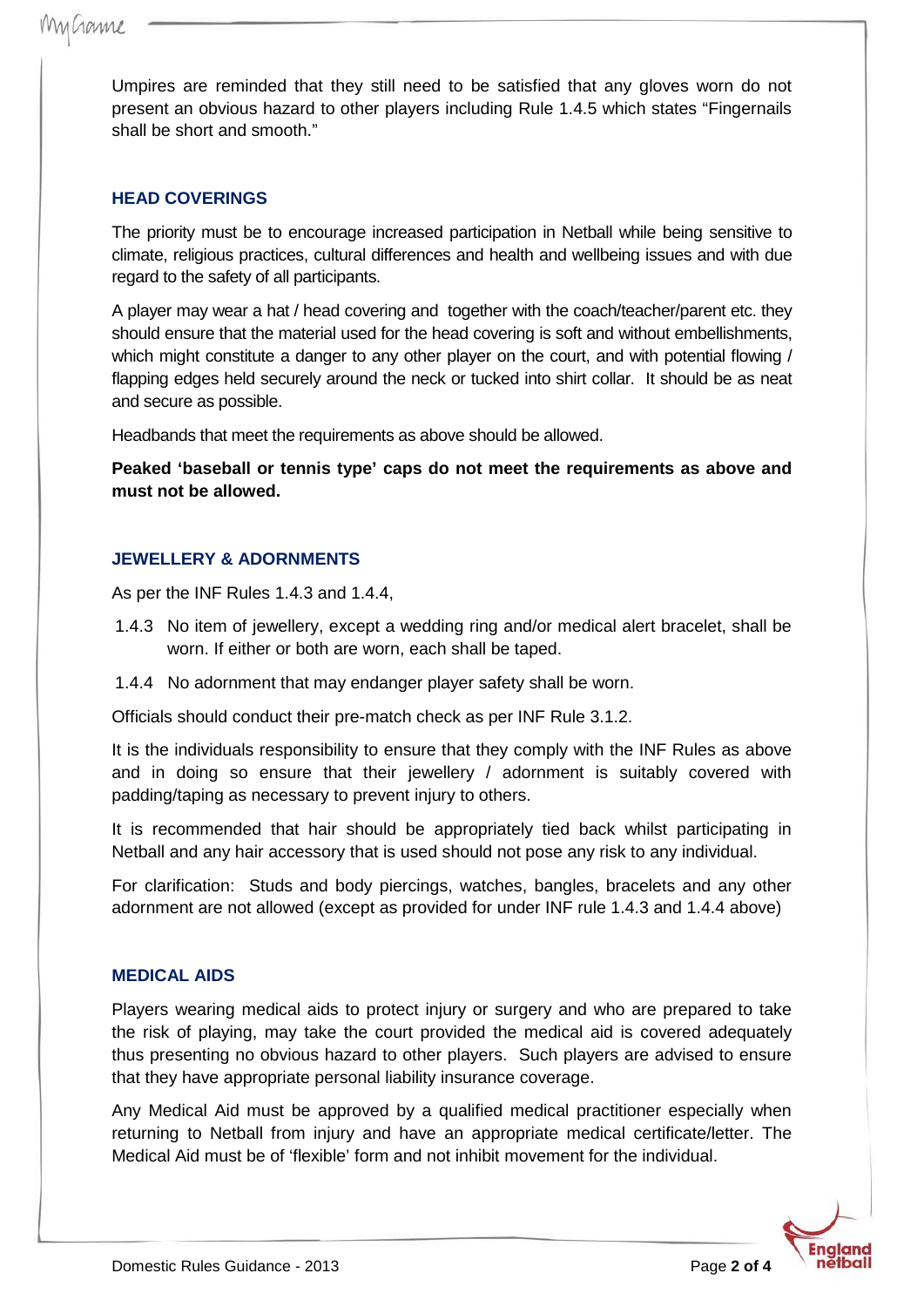The wearing of ankle braces do not apply to these Medical Aid guidelines therefore can be worn.

## **PREGNANCY**

England Netball recommends that individuals (player, coach, umpire) if pregnant should only participate with approval from their doctor and not participate beyond the 12th week of pregnancy. Neither England Netball, nor the club will be held liable for any pregnant individual participating in recognised and authorised activity should the expectant mother suffer a miscarriage, permanent damage to herself and/or unborn child as a result of participating.

The England Netball Personal Accident cover will not provide any benefit for injury, loss or expense due to pregnancy, childbirth, miscarriage or any consequence thereof.

To give two examples:

- 1. The pregnant player, coach or umpire participates, falls and breaks an arm. Benefit would be paid for the broken arm.
- 2. The pregnant player, coach or umpire, falls and suffers pregnancy complications which result in hospital treatment. No benefit would be paid.

#### **UNIFORM**

The priority must be to encourage increased participation in Netball, while being sensitive to religious practices, cultural differences, health and well-being issues i.e. climatic weather conditions with due regard to the safety of all participants.

The INF rule on uniform i.e. Rule 1.4.2 states 'Registered playing uniforms, which shall include playing position initials, shall be worn at all times …'

There is no intention to debar players from wearing tracksuits or other suitable clothing that reflect a club's uniform and colours.

Umpires should act responsibly and sensitively in checking that the players' uniform reflects both the INF rules and England Netball domestic guidelines.

Umpires should therefore use common sense when applying the rules in the local leagues.

#### **EYEWEAR**

If a player / coach / official has to wear glasses for medical reasons then she / he is fully insured from an EN point of view. But, if the glasses become damaged due to a Netball accident then these are not insured.

Sunglasses should not **normally** be worn when participating in Netball activities. However, sunglasses may be worn for **genuine medical reasons** when participating in recognised and authorised EN activities. If sunglasses are required for genuine medical reasons, then an appropriate medical certificate must be supplied to England Netball (or the appropriate league, county or region)